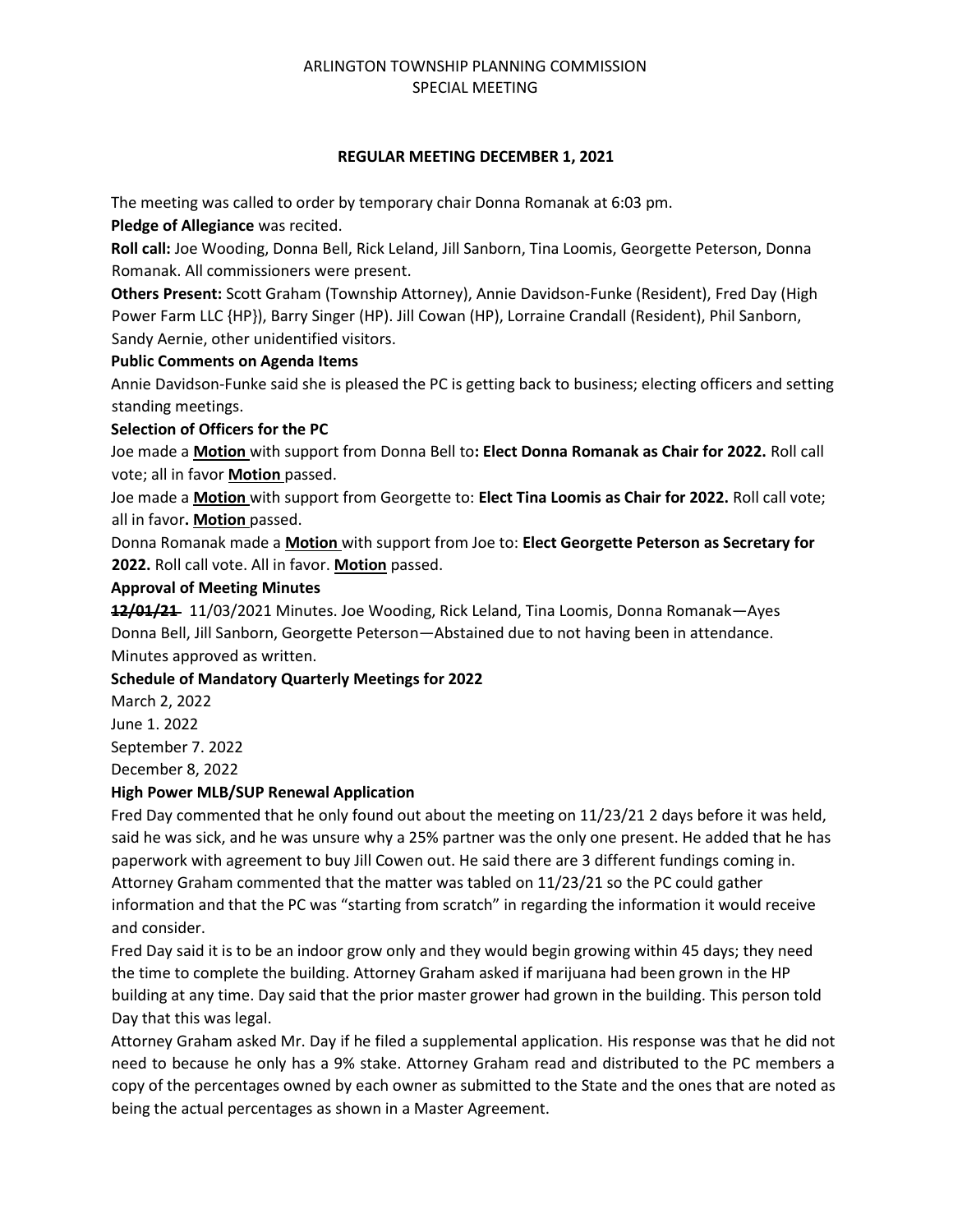The percentages as written are:

| Fred 9% |
|---------|
|---------|

- Barry 48% Barry 28%
- Jill 25% Jill 25%
- Armand 9% Armand 10%
- CJ (Curt) 9% CJ 9%

O State Master Agreement Fred 28%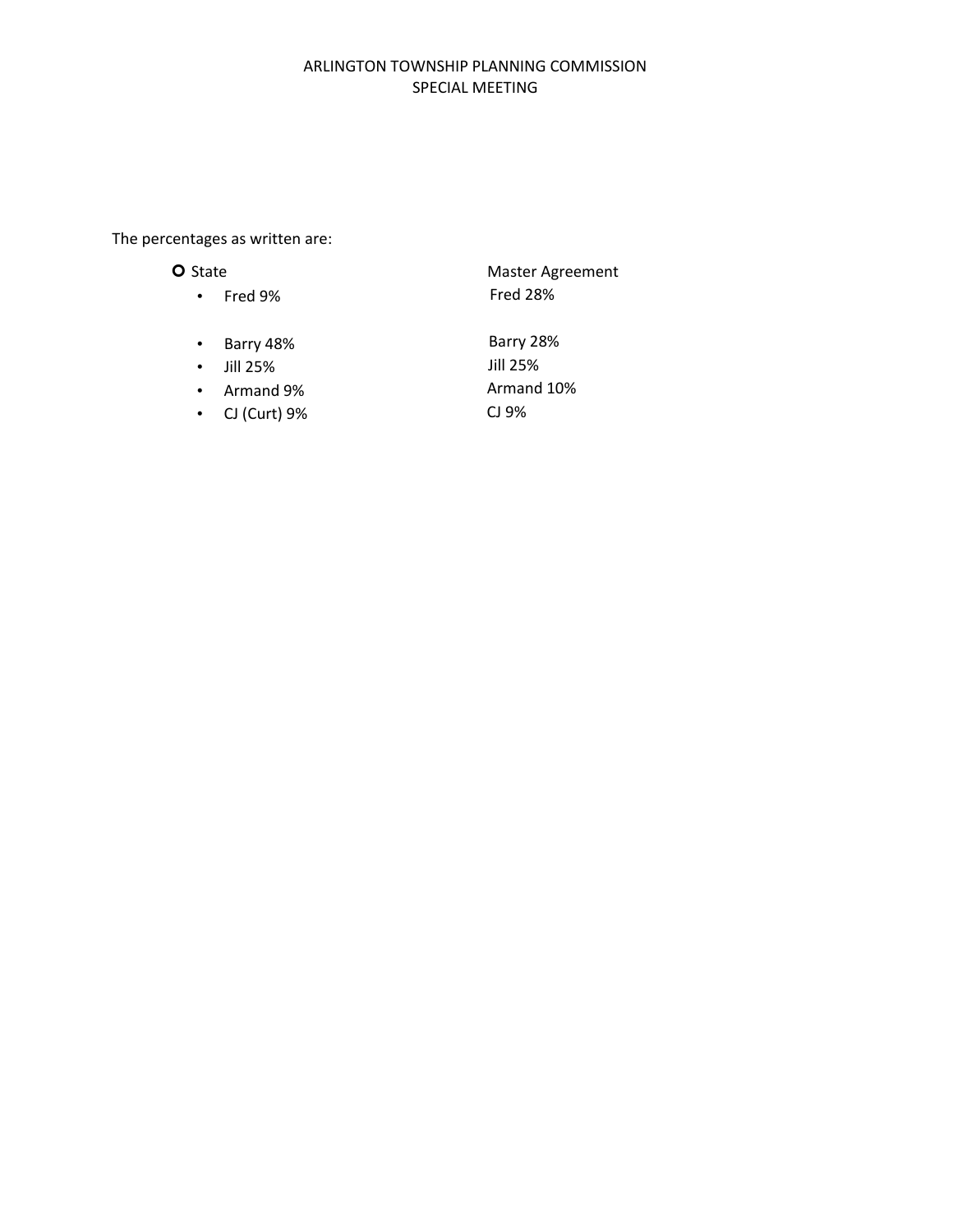Armand was the initial Master Grower, had a Caregiver license, and grew 72 plants in the building. Attorney Graham asked who owns the property; the response was that it is Fred Day's mother and Barry Singer. Barry said he sent documentation to Scott Graham yesterday. Scott illustrated the difference in the amount of paperwork that HP originally provided, and the amount which appeared to have increased by several multiples between the time of the initial submission and the submission during the 5-day cure period.

Mr. Day stated there are no financial lenders. Attorney Graham said State documents show lenders. Mr. Day said the owners are financing; per his verbal report to the PC, Jill Cowan \$350,000. Her husband, Max, \$46,000 (with no written agreement), and 3 others to acquire \$600,000 more. Fred Day stated he submitted a sealed Site Plan. Scott Graham said it was a Construction Draft. Rick Leland commented that he was present at the meeting when Fred brought in papers and threw them on the floor saying one was the sealed Site Plan. Rick said he is a builder and what he brought in that day was a Construction Draft.

Attorney Graham asked Mr. Day if he bought flower from Danny Higgs. Mr. Day said he did not recall and then said that he did not. He added that Josh is the new Master Grower. When asked who owned the property, the response from HP was Barry Singer and Fred Day's mother. Barry said he sent documentation to Scott Graham yesterday. Scott Graham illustrated the difference between the initial submission of paperwork and what was submitted during the 5-day cure period (the time to submit the missing paperwork). The volume appeared to have doubled.

Barry Singer said he did not anticipate the Covid impact including being unable to find employees and the costs going up beyond expectations. Georgette Peterson asked if they received the letter regarding the renewal requirements and the November 15<sup>th</sup> deadline; Fred Day said they did and added the Township lost documents. Scott Graham said he does not believe this to be true.

Jill Cowan said that Brant Johnson had attended law school but had not taken the bar exam. He provided services to HP as an attorney. John Shultz was to do a Site Plan as Fred Day had said. She said Fred wrote a check to him for \$10,000 and wrote a check to cash for \$5,000. Fred cashed his check first and the Shultz check bounced. She said there are no records or receipts. She said he paid Armand \$8,000 for consulting. She said Fred had to show 9% ownership because of prior bankruptcy and hides his ownership under Barry Singer. She added that he adds and removes members at will. Jill said she advised Fred on required documentation to submit for renewal. She said she filed a complaint with the police against some members. Some issues with documentation at this time are with the Road Commission and Drain Commission per Jill. Nothing has been done to the property in the past year.

When asked by Rick Leland about permits, Josh said they don't need a septic because they will have a holding tank that will be pumped and they do have a permit for that. Jill said they have to hire someone who is licensed to empty it.

Fred said he has been living there because they were robbed. He was told by Attorney Graham that it is against the ordinance.

Lorraine Crandall commented that they have wetlands on the property.